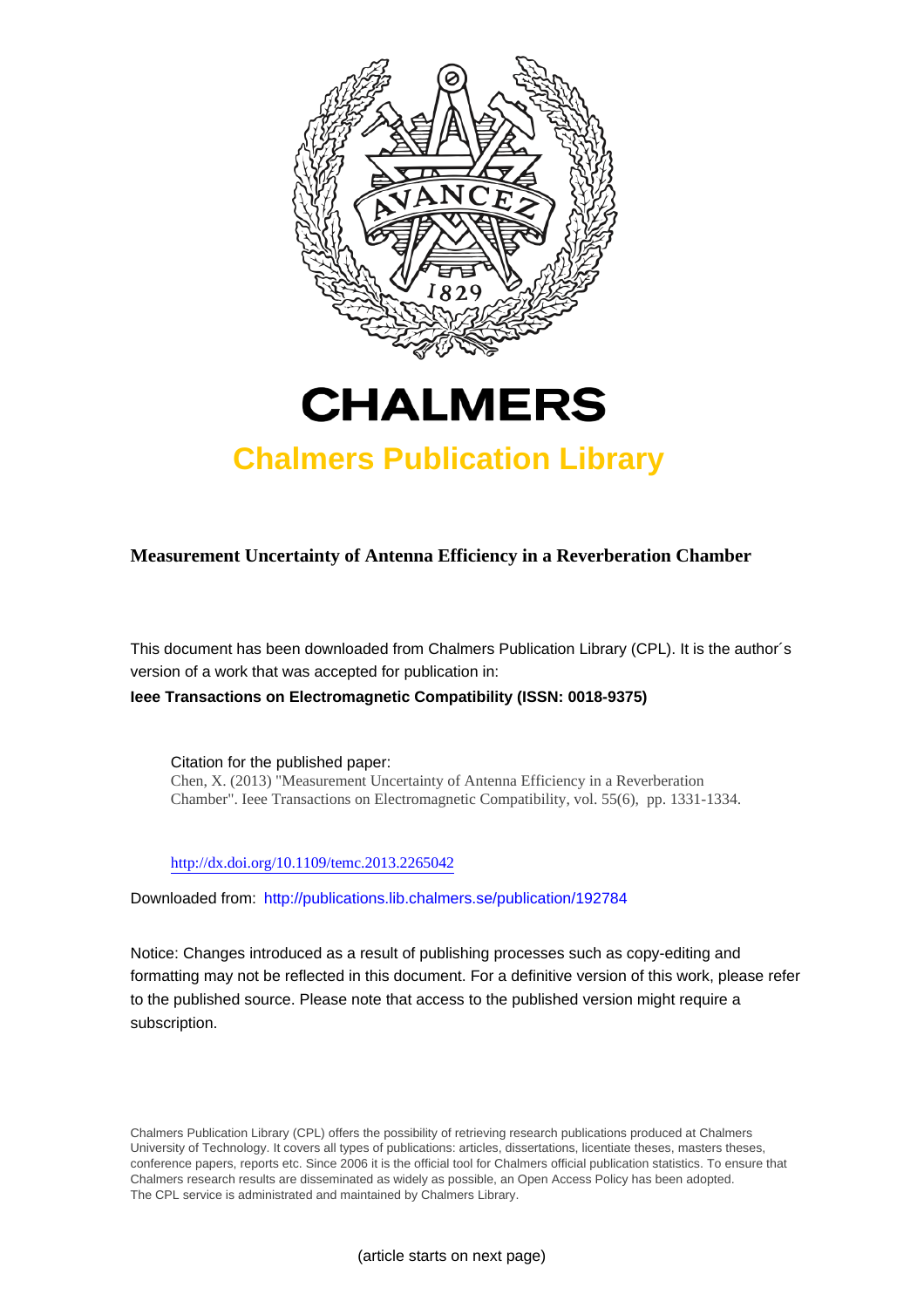# Letters

# Measurement Uncertainty of Antenna Efficiency in a Reverberation Chamber

Xiaoming Chen

*Abstract***—Reverberation chambers have been used for measuring antenna efficiencies. In this letter, the measurement uncertainty of the efficiency measurement is analyzed and a simple uncertainty model is given. The model is verified by extensive measurements.**

*Index Terms***—Antenna efficiency, independent sample number, measurement uncertainty, reverberation chamber (RC).**

#### I. INTRODUCTION

**T**HE reverberation chamber (RC) has traditionally been used for electromagnetic compatibility tests [1]. Over the past decade, it has found applications in various over-the-air (OTA) tests such as measuring antenna efficiencies [2], diversity gains and ergodic capacities of multiantenna systems [3], and bit error rates of telecommunication systems [4], [5]. Almost all of these applications necessitate a reference measurement (to determine the average power transfer function  $P_{ref}$  [6]) for calibrating the chamber. Therefore, the measurement accuracy of Pref affects the measurement accuracies of all the OTA tests. The measurement uncertainty of  $P_{ref}$  was studied in [6] and [7]. However, the actual uncertainty effects of  $P_{ref}$  on OTA tests have not been studied quantitatively yet.

In this letter, we will study the measurement uncertainty of antenna efficiency in an RC. In the literature, there are quite a few different methods for measuring antenna efficiency in an RC, e.g., [8]–[11]. A time-reversal method was presented in [8] for measuring the antenna efficiency in the time domain. However, the time-reversal method is limited to ultrawideband antennas. To eliminate the use of a reference antenna [2], [6], different approaches were introduced in [9]–[11]. In [9], antenna efficiencies were measured by reflection measurements, which sometimes suffer poor accuracy in the return loss. By using two identical antennas under test (AUT), the antenna efficiency can be measured by estimating the quality factor of the chamber [10]. Several methods for measuring antenna efficiencies by estimating the chamber decay time were presented in [11]. Except for the empirical uncertainty study in [11], efficiency measurement uncertainties were generally overlooked in these studies. In this letter, measurement uncertainties of antenna efficiencies will be studied and modeled for the standard antenna

The author is with the Department of Signals and Systems, Chalmers University of Technology, 41258 Gothenburg, Sweden (e-mail: xiaoming.chen@ chalmers.se).

Color versions of one or more of the figures in this paper are available online at http://ieeexplore.ieee.org.

Digital Object Identifier 10.1109/TEMC.2013.2265042

efficiency method, e.g., [2], [12]. (Note that the uncertainty analysis in [12] is actually for  $P_{ref}$  instead of antenna efficiency.) The uncertainty model is verified by extensive measurements in an RC.

## II. MEASUREMENT UNCERTAINTY OF ANTENNA EFFICIENCY

The standard method for measuring the antenna efficiency is to first measure the average power transfer function  $P_{\text{ref}}$  of a reference antenna (with known antenna efficiency  $e_{ref}$ ) and then measure that of the AUT,  $P_{\text{AUT}}$ . During both measurements, both the reference antenna and the AUT must be placed in the chamber in order to keep the same RC loading [7]. The total radiation efficiency of the AUT can be estimated as

$$
e_{\text{AUT}} = \frac{P_{\text{AUT}}}{P_{\text{ref}}/e_{\text{ref}}} = \frac{X}{Y}
$$
 (1)

where  $Y = P_{ref}/e_{ref}$  (*normalized* average power transfer function of the reference antenna) and  $X = P_{\text{AUT}}$  (average power transfer function of the AUT).

Denote  $\mu_x = E[X], \mu_y = E[Y]$ , where E denotes expectation, and  $f(x,y)=e_{\text{AUT}}$   $(X = x, Y = y)$ . Taking the first-order Taylor expansion of (1), one obtains

$$
f(x,y) \approx f(\mu_x, \mu_y) + \left. \frac{\partial f}{\partial x} \right|_{\substack{x = \mu_x \\ y = \mu_y}} (x - \mu_x) + \left. \frac{\partial f}{\partial y} \right|_{\substack{x = \mu_x \\ y = \mu_y}} (x - \mu_y).
$$
\n(2)

The variance of  $e_{\text{AUT}}$  is

$$
\begin{split}\n\text{var}[e_{\text{AUT}}] &\approx E[(f(x,y) - f(\mu_x, \mu_y))^2] \\
&\approx \left(\frac{\partial f}{\partial x}\bigg|_{x=\mu_x}^{\pi_{\mu_x}}\right)^2 E[(x-\mu_x)^2] \\
&+ \left(\frac{\partial f}{\partial y}\bigg|_{x=\mu_y}^{\pi_{\mu_y}}\right)^2 E[(y-\mu_y)^2] \\
&+ 2\left.\frac{\partial f}{\partial x}\bigg|_{x=\mu_x}^{\pi_{\mu_x}}\frac{\partial f}{\partial y}\bigg|_{x=\mu_x}^{\pi_{\mu_x}} E[(x-\mu_x)(y-\mu_y)] \\
&= \left(\frac{1}{\mu_y}\right)^2 \text{var}[X] + \left(\frac{-\mu_x}{\mu_y^2}\right)^2 \text{var}[Y] \\
&+ 2\left.\frac{\partial f}{\partial x}\bigg|_{x=\mu_y}^{\pi_{\mu_x}}\frac{\partial f}{\partial y}\bigg|_{x=\mu_y}^{\pi_{\mu_x}}\text{cov}[X, Y] \\
&= \left(\frac{\mu_x}{\mu_y}\right)^2 \left(\frac{\text{var}[X]}{\mu_x^2} + \frac{\text{var}[Y]}{\mu_y^2}\right)^2\n\end{split}
$$
\n(3)

Manuscript received May 7, 2013; accepted May 10, 2013. Date of publication June 11, 2013; date of current version December 10, 2013.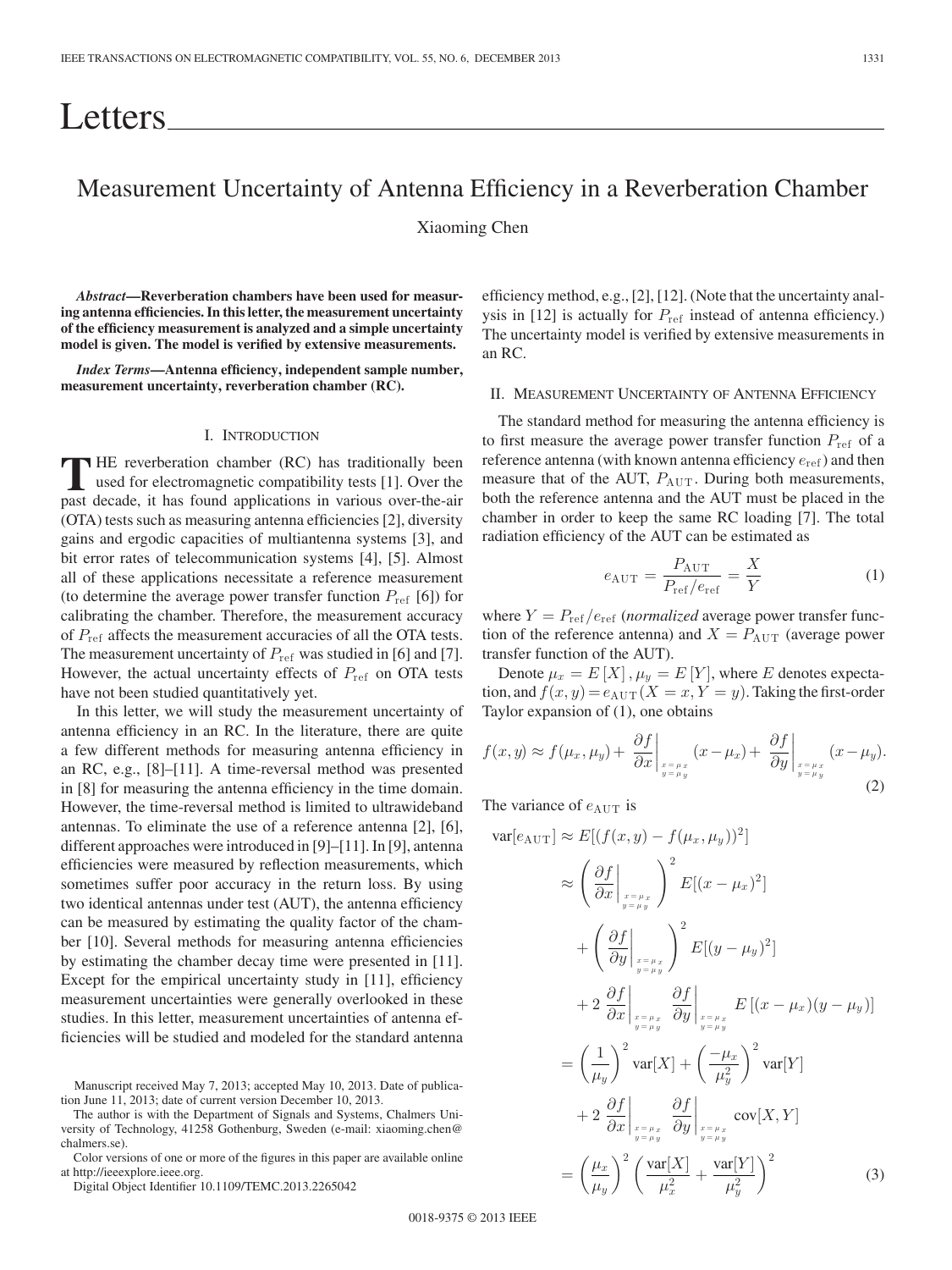where var represents the variance and cov denotes the crosscovariance. The last equality holds under the assumption that  $X$ and  $Y$  are independent. Note that this is not a strong assumption in that the average power transfer functions of the reference antenna and the AUT are obtained via two independent measurements.

The average power transfer functions Y is the average of  $N_{\text{ind}}$ independent and identically distributed (i.i.d.) power transfer functions of the reference antenna (normalized by  $e_{ref}$ ). In a well-stirred RC, these i.i.d. power transfer functions are exponentially distributed [1] with a mean  $P_0$ . As a result

$$
\mu_y = P_0,
$$
  
var[ $Y$ ] =  $P_0/N_{\text{ind}}$ . (4)

Denote  $E[e_{\text{AUT}}] = e_0$ . Note that i.i.d. exponentially distributed power transfer function seen by the AUT is attenuated by  $e_0$ . Thus, the mean of the power transfer faction is  $e_0P_0$ . Similarly, one obtains

$$
\mu_x = e_0 P_0,
$$
  

$$
var[X] = \frac{e_0 P_0}{N_{ind}}.
$$
 (5)

Substituting (4) and (5) into (3), one obtains

$$
\text{var}[e_{\text{AUT}}] \approx \frac{2e_0^2}{N_{\text{ind}}}.\tag{6}
$$

The standard deviation (STD) of  $e_{\text{AUT}}$  is

$$
\text{std}[e_{\text{AUT}}] \approx e_0 \sqrt{\frac{2}{N_{\text{ind}}}}
$$
 (7)

where std denoting the STD. The independent sample number  $N_{\text{ind}}$  can be estimated (based on one reference measurement) using, e.g., the degree-of-freedom (DoF) method [7].

As can be seen in the next section, the estimated  $N_{\text{ind}}$  using the DoF method takes the RC loading into account. It is known that RC loading (without blocking the line-of-sight path between transmitting and receiving antennas) increases the ratio of the unstirred power to the stirred power. Thus, the uncertainty due to the unstirred component is included in the uncertainty model (7). Note that this letter does not consider the systematic uncertainty, which should be investigated in the future work.

### III. MEASUREMENTS

In order to verify the efficiency uncertainty model (7), extensive measurements were performed from 700 to 3000 MHz (covering the most interesting telecommunication bands) in the Bluetest HP RC [6]. The RC used has a size of 1.80 m  $\times$ 1.75 m  $\times$  1.25 m (a drawing of which is shown in Fig. 1). It has two mode-stirring plates, a turn-table platform (on which a wideband discone antenna, used as the reference antenna, is mounted), and three half-bow-tie antennas mounted on three orthogonal walls (referred to as wall antennas hereafter). During the measurement, the turn-table platform was moved stepwise to 20 platform-stirring positions (evenly distributed over one complete platform rotation); at each platform-stirring position, the two plates were moved simultaneously and stepwise to 50



Fig. 1. Drawing of the RC with two mechanical plate stirrers, a platform, three wall antennas, and a head phantom.

positions (equally spanned on the total distances that they can travel along two walls inside the RC). At each stirrer position and for each wall antenna, a full frequency sweep was performed by a vector network analyzer with a frequency step of 1 MHz, during which the scattering parameters (S-parameters) are sampled (as a function of frequency and stirring position). Hence, for each measurement, we have three wall antennas, 50 plate-stirring positions, and 20 platform-stirring positions.

To facilitate the estimation of the antenna efficiency uncertainty and without loss of generality, the same measurement sequence is repeated 12 times, each time with a different height/orientation of the reference antenna on the platform, i.e., the reference antenna was placed at four different heights and at each height it is placed with one vertical and two horizontal orientations (in radial and tangential directions of the platform), respectively. The heights and orientations are chosen to ensure independent measurements. In postprocessing, arbitrary pairs of antenna heights/orientations are chosen as the AUTs and the reference antennas, respectively, for estimating  $e_{\text{AUT}}$ , and we introduce 0-, 1-, 2-, and 3-dB attenuator to the AUT (whose negative value in decibels is the expectation of  $e_{\text{AUT}}$ ).

Note that it is nontrivial to find the maximum number of independent  $e_{\text{AUT}}$  samples from the 12 measurements due to the complicated distribution of  $e_{\text{AUT}}$ , i.e., the ratio of two nonzero Gaussian variables [13]. To be safe, we choose six pairs of distinct measurements to obtain six independent  $e_{\text{AUT}}$ , which are used for estimating the measurement uncertainty of  $e_{\text{AUT}}$ .

In order to see the RC loading effect on the measurement uncertainty of  $e_{\text{AUT}}$ , the measurement procedure was repeated for two loading configurations: *load0* (unloaded RC) and *load1* (a head phantom that is equivalent to a human head in terms of microwave absorption). Hereafter, measured data from these different loading configurations are simply referred to as *load0* and *load1* data, whose quality factors are around 1000 and 550, respectively. Hence, the STD of  $e_{\text{AUT}}$  is estimated from these six  $e_{\text{AUT}}$  samples (for each  $e_0$  case and each loading configuration) at each frequency point. Since  $N_{\text{ind}}$  can be estimated based on one reference measurement using the DoF method [7], the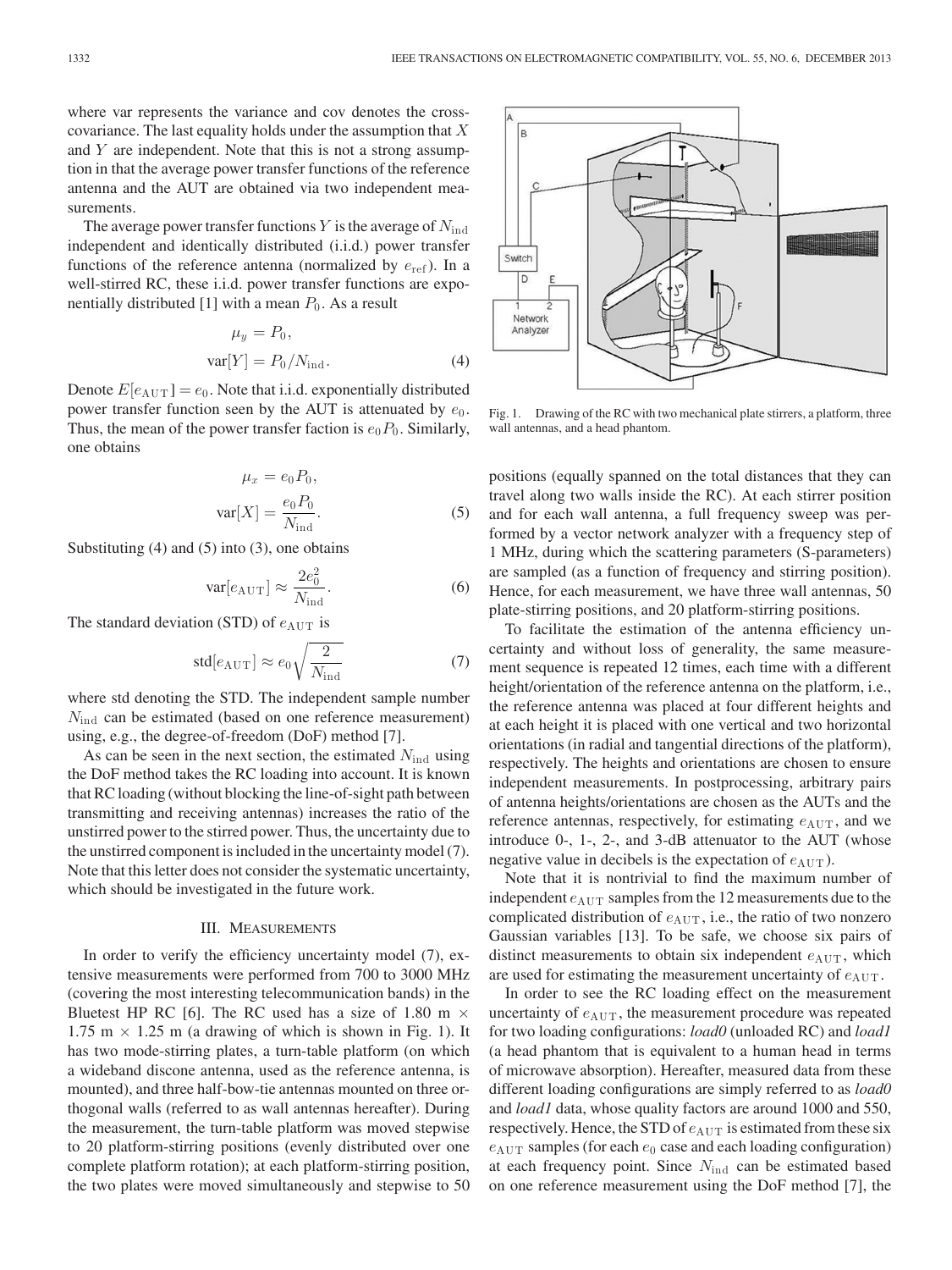

Fig. 2. Estimated independent sample number  $N$  using the DoF method.



Fig. 3. Estimated antenna efficiency uncertainties based on nine independent measurements (solid) and the uncertainty model (7) (dotted). The four graphs from top to bottom correspond to  $e_0 = 0, -1, -2,$  and  $-3$  dB, respectively, where  $\bar{e_0}=E[e_{\rm AUT}]$  .

 $e_{\text{AUT}}$  STD can also be estimated using the uncertainty model (6). Fig. 2 shows the estimated  $N_{\text{ind}}$  as a function of frequency for both *load0* and *load1*.

Fig. 3 shows the estimated STDs based on the 12 independent measurements and the uncertainty model (7) from a single measurement (with estimated  $N_{\text{ind}}$  using the DoF method [7]), respectively. Note that the DoF method inherently takes the RC loading (and therefore K-factor [6]) effect into account [7]. Therefore, there is no need in decomposing the STD into stirred and unstirred components as in [6]. Also note that, for clear exhibitions, the estimated STD is plotted using the following dB-transformation [6]

$$
\sigma_{\rm dB} = 5 \log_{10} \frac{(1+\sigma)}{(1-\sigma)}\tag{8}
$$

and that a 50-MHz frequency smoothing is applied to the STD curves before plotting. As can be seen, there is good agreement between the uncertainty model (based on one measurement) and the direct STD estimate (based on the 12 independent measurements). It can also be seen that  $e_{\text{AUT}}$  measurement uncertainty decreases with decreasing total radiation efficiency of the AUT. The later observation can be readily explained from  $e_{\text{AUT}}$  uncertainty model (7).

Note that the DoF method for estimating  $N_{\text{ind}}$  proposed in [7] is suitable to RCs with different (separable) stirring mechanisms. In case the stirring sequences generated by different stirring mechanisms are not separable, or there is only one stirring mechanism, one can either use the frequency-domain samples for estimating  $N_{\text{ind}}$  (at the cost of sever degradation of the frequency resolution) [14] or simply use suitable  $N_{\text{ind}}$  estimators, e.g., [15], [16].

### IV. CONCLUSION

In this letter, the measurement uncertainty of antenna efficiency estimated using the standard efficiency measurement approach [2] is analyzed. A simple efficiency uncertainty model (approximation) is given. And the model is verified based on extensive RC measurements. The good agreement indicates that the model can be used for predicting the measurement uncertainty of the antenna efficiency based on a single reference measurement.

#### **REFERENCES**

- [1] J. G. Kostas and B. Boverie, "Statistical model for a mode-stirred chamber," *IEEE Trans. Electromagn. Compat.*, vol. 33, no. 4, pp. 366–370, Nov. 1991.
- [2] *EMC, Part 4: Testing and Measurement Techniques; Section 21: Reverberation Chamber Test Methods*, Int. Electrotech Comm., Geneva, Switzerland, Committee Draft, IEC 61000–4–21, 2001.
- [3] X. Chen, P.-S. Kildal, J. Carlsson, and J. Yang, "MRC diversity and MIMO capacity evaluations of multi-port antennas using reverberation chamber and anechoic chamber," *IEEE Trans. Antennas Propag.*, vol. 61, no. 2, pp. 917–926, Feb. 2013.
- [4] M. Á. García-Fernández, J. D. Sánchez-Heredia, A. M. Martínez-González, D A. Sánchez-Hernández, and J. F. Valenzuela-Valdés, "Advances in mode-stirred reverberation chambers for wireless communication performance evaluation," *IEEE Commun. Mag.*, vol. 49, no. 7, pp. 140–147, Jul. 2011.
- [5] G. Ferrara, M. Migliaccio, and A. Sorrentino, "Characterization of GSM non-line-of-sight propagation channels generated in a reverberating chamber by using bit error rates," *IEEE Trans. Electromagn. Compat.*, vol. 49, no. 3, pp. 467–473, Aug. 2007.
- [6] P.-S. Kildal, X. Chen, C. Orlenius, M. Franzén, and C. Lötbäck Patané, "Characterization of reverberation chambers for OTA measurements of wireless devices: Physical formulations of channel matrix and new uncertainty formula," *IEEE Trans. Antennas Propag.*, vol. 60, no. 8, pp. 3875– 3891, Aug. 2012.
- [7] X. Chen, "Experimental investigation of the number of independent samples and the measurement uncertainty in a reverberation chamber," *IEEE Trans. Electromagn. Compat.,*, to be published.
- [8] G. L. Fur, P. Besnier, and A. Sharaiha, "Time reversal efficiency measurement in reverberation chamber," *IEEE Trans. Antennas Propag.*, vol. 60, no. 6, pp. 2921–2928, Jun. 2012.